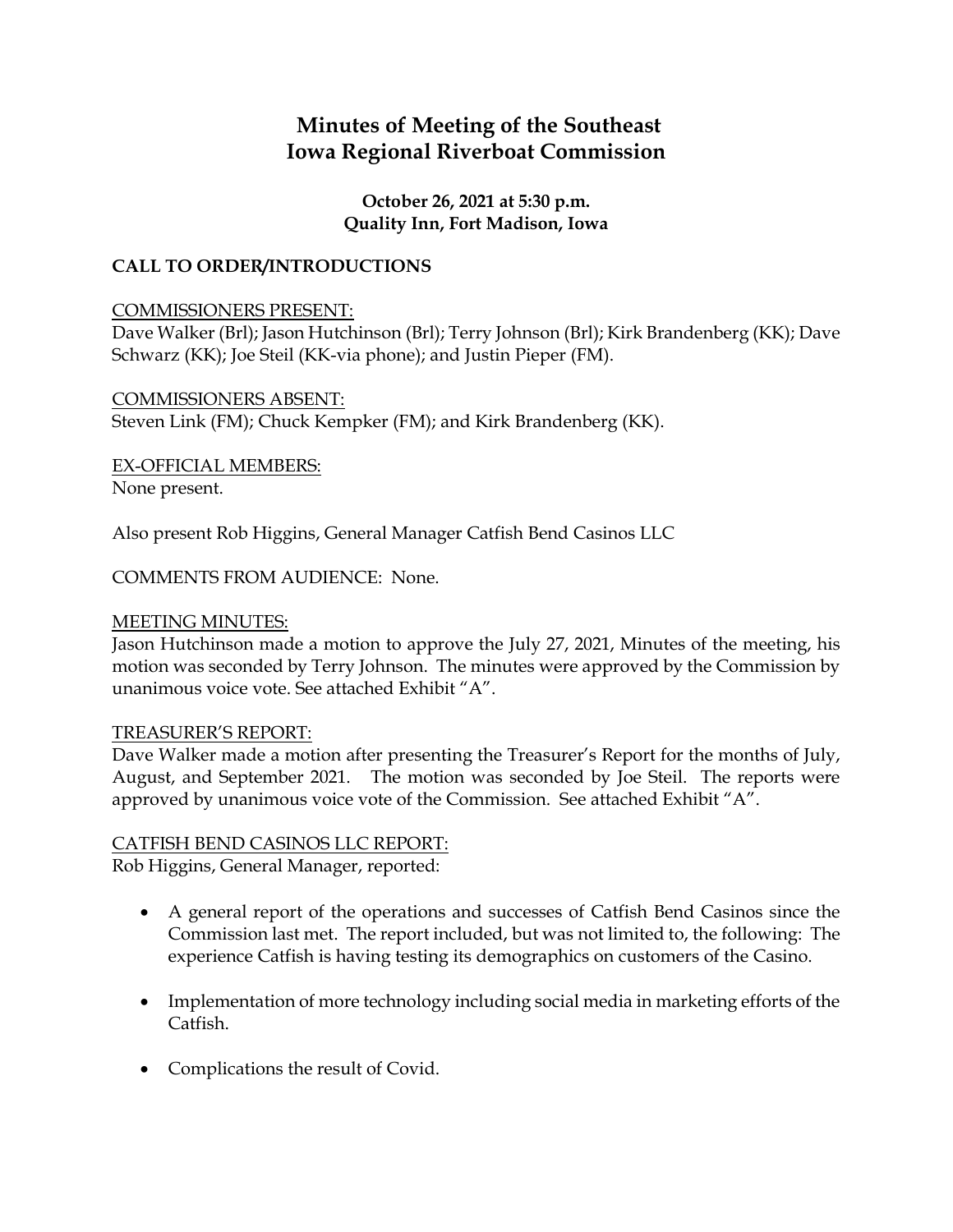- Kiosk use within the Casino.
- The Casino has approximately 10,700ish verified emails and 10,000ish verified cellphone numbers for communication.
- The Casino has purchased a new electronic table game named the Dynasty RNG multiple Game Stadium. See attached Exhibit "C".
- An Iowa Legislature Agenda report for 2022 Legislature includes a push for on-line gaming. It is thought this will be a difficult challenge but Catfish has signed up with a vendor affiliated with Sports Illustrated in case enactment by the Iowa Legislature of an on-line gaming law.
- November promotions by Catfish. Rob explained that he was excited about the response in October and those upcoming promotions in November.
- The Pzazz Hotel remodel.
- The facilities name change for which Catfish operates to Fun City Resort.

# AUDIT:

Dave Schwarz reported that he signed an engagement letter with Menke & Company for the annual audit. See attached Exhibit "D" for the Agreement.

#### DCI IOWA CLASS D UPDATE:

Dave Schwarz completed the annual DCI update, notarized, and met with Jonah Greer for signatures and DCI approval.

#### BYLAW AMENDMENTS:

The Board discussed the desire to make amendments to the Bylaws. Counsel requested a copy of the Bylaws and during the meeting sought the assistance of prior counsel, Mio Santiago, for the files for the Commission by email. Counsel is to prepare proposed Bylaw amendments including, but not limited to, the following proposals for amendments to the Bylaws:

- 1. Allow Board Meetings by electronic communication including Zoom or GoToMeeting or Google Meet virtual video meetings or telephonic participation.
- 2. An attendance requirement of the Board Members to retain membership on the Commission. Mitch Taylor suggested that upon receipt of the present Bylaws from Mio Santiago that he would make such proposals for consideration and perhaps enactment at the next quarterly meeting.